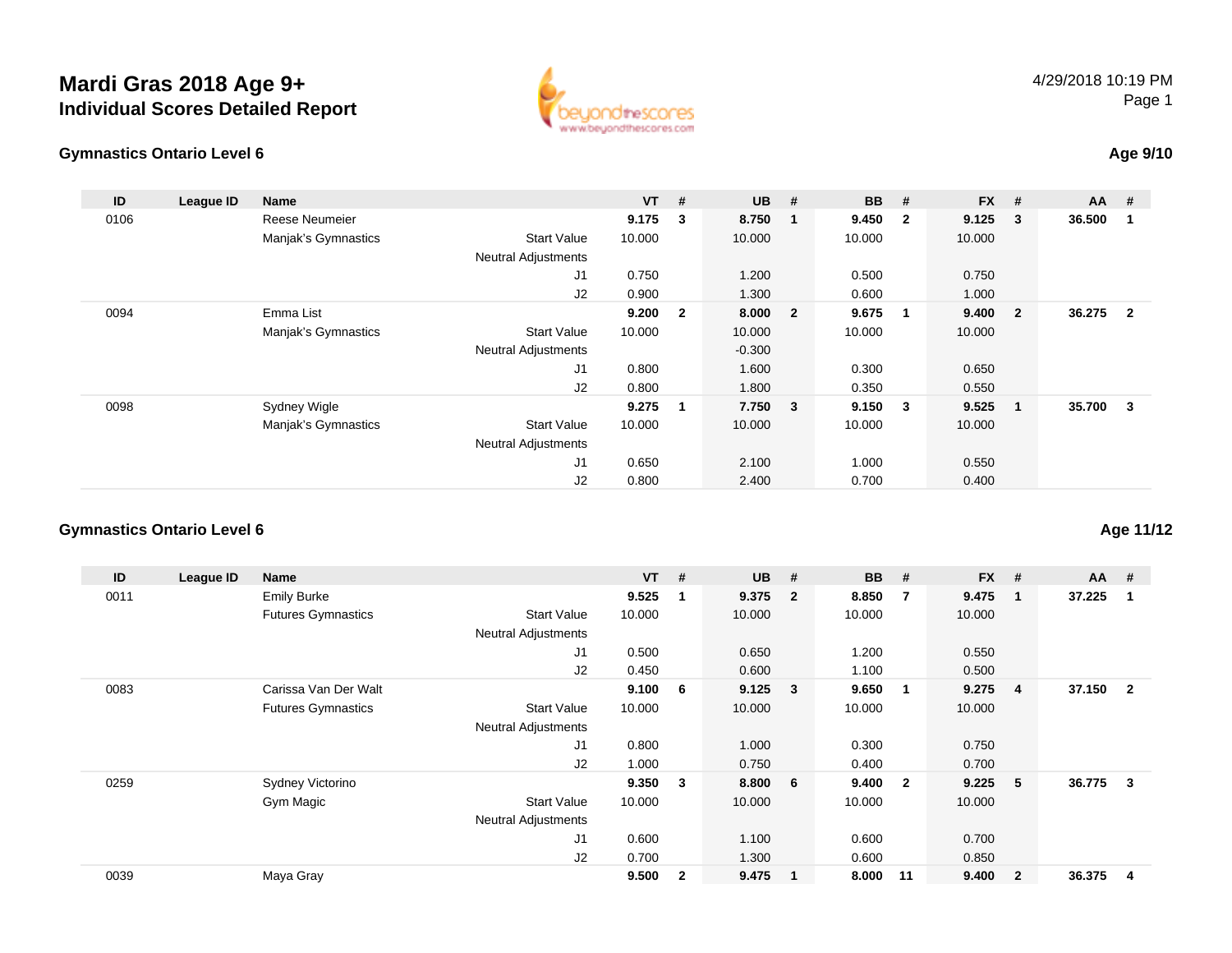

|      | <b>Futures Gymnastics</b>      | <b>Start Value</b>         | 10.000 |                | 10.000   |                | 10.000 |                | 10.000 |                         |        |                |
|------|--------------------------------|----------------------------|--------|----------------|----------|----------------|--------|----------------|--------|-------------------------|--------|----------------|
|      |                                | <b>Neutral Adjustments</b> |        |                |          |                |        |                |        |                         |        |                |
|      |                                | J1                         | 0.450  |                | 0.400    |                | 2.100  |                | 0.600  |                         |        |                |
|      |                                | J2                         | 0.550  |                | 0.650    |                | 1.900  |                | 0.600  |                         |        |                |
| 0052 | <b>Brianna Masellis-Whitty</b> |                            | 9.225  | 5              | 9.000    | 4              | 8.750  | 9              | 9.350  | $\overline{\mathbf{3}}$ | 36.325 | -5             |
|      | <b>Futures Gymnastics</b>      | <b>Start Value</b>         | 10.000 |                | 10.000   |                | 10.000 |                | 10.000 |                         |        |                |
|      |                                | <b>Neutral Adjustments</b> |        |                |          |                |        |                |        |                         |        |                |
|      |                                | J1                         | 0.650  |                | 1.000    |                | 1.200  |                | 0.550  |                         |        |                |
|      |                                | J2                         | 0.900  |                | 1.000    |                | 1.300  |                | 0.750  |                         |        |                |
| 0154 | Kyler Schmidt                  |                            | 8.975  | 8              | 8.975    | 5              | 9.200  | $\overline{4}$ | 8.875  | $\overline{7}$          | 36.025 | 6              |
|      | Manjak's Gymnastics            | <b>Start Value</b>         | 10.000 |                | 10.000   |                | 10.000 |                | 10.000 |                         |        |                |
|      |                                | <b>Neutral Adjustments</b> |        |                |          |                |        |                |        |                         |        |                |
|      |                                | J1                         | 1.100  |                | 1.050    |                | 0.800  |                | 1.100  |                         |        |                |
|      |                                | J2                         | 0.950  |                | 1.000    |                | 0.800  |                | 1.150  |                         |        |                |
| 0287 | Mandella Scullion              |                            | 9.050  | $\overline{7}$ | 8.375    | $\overline{7}$ | 9.025  | 6              | 8.625  | 8                       | 35.075 | $\overline{7}$ |
|      | Markham Gymnastics Club        | <b>Start Value</b>         | 10.000 |                | 10.000   |                | 10.000 |                | 10.000 |                         |        |                |
|      |                                | <b>Neutral Adjustments</b> |        |                |          |                |        |                |        |                         |        |                |
|      |                                | J1                         | 0.950  |                | 1.550    |                | 1.050  |                | 1.250  |                         |        |                |
|      |                                | J2                         | 0.950  |                | 1.700    |                | 0.900  |                | 1.500  |                         |        |                |
| 0062 | Clara Oxley                    |                            | 9.275  | 4              | 7.650 11 |                | 8.775  | 8              | 9.350  | $\overline{\mathbf{3}}$ | 35.050 | 8              |
|      | <b>Futures Gymnastics</b>      | <b>Start Value</b>         | 10.000 |                | 10.000   |                | 10.000 |                | 10.000 |                         |        |                |
|      |                                | <b>Neutral Adjustments</b> |        |                |          |                |        |                |        |                         |        |                |
|      |                                | J1                         | 0.850  |                | 2.400    |                | 1.200  |                | 0.650  |                         |        |                |
|      |                                | J2                         | 0.600  |                | 2.300    |                | 1.250  |                | 0.650  |                         |        |                |
| 0151 | Nadene Metcalfe                |                            | 8.950  | 9              | 8.150    | 8              | 8.700  | 10             | 9.175  | 6                       | 34.975 | 9              |
|      | Manjak's Gymnastics            | <b>Start Value</b>         | 10.000 |                | 10.000   |                | 10.000 |                | 10.000 |                         |        |                |
|      |                                | <b>Neutral Adjustments</b> |        |                |          |                |        |                |        |                         |        |                |
|      |                                | J1                         | 1.150  |                | 1.900    |                | 1.200  |                | 0.800  |                         |        |                |
|      |                                | J2                         | 0.950  |                | 1.800    |                | 1.400  |                | 0.850  |                         |        |                |
| 0110 | Clare Herget                   |                            | 8.750  | 11             | 7.750    | 9              | 9.175  | 5              | 8.625  | 8                       | 34.300 | 10             |
|      | Manjak's Gymnastics            | <b>Start Value</b>         | 10.000 |                | 9.500    |                | 10.000 |                | 10.000 |                         |        |                |
|      |                                | <b>Neutral Adjustments</b> |        |                |          |                |        |                |        |                         |        |                |
|      |                                | J1                         | 1.150  |                | 1.800    |                | 0.750  |                | 1.300  |                         |        |                |
|      |                                | J2                         | 1.350  |                | 1.700    |                | 0.900  |                | 1.450  |                         |        |                |
| 0108 | Magdalena Pallant              |                            | 8.775  | 10             | 7.675    | 10             | 9.250  | $\mathbf{3}$   | 8.575  | 9                       | 34.275 | 11             |
|      | Manjak's Gymnastics            | <b>Start Value</b>         | 10.000 |                | 9.500    |                | 10.000 |                | 10.000 |                         |        |                |
|      |                                | <b>Neutral Adjustments</b> |        |                |          |                |        |                |        |                         |        |                |
|      |                                | J1                         | 1.150  |                | 1.650    |                | 0.650  |                | 1.350  |                         |        |                |
|      |                                | J2                         | 1.300  |                | 2.000    |                | 0.850  |                | 1.500  |                         |        |                |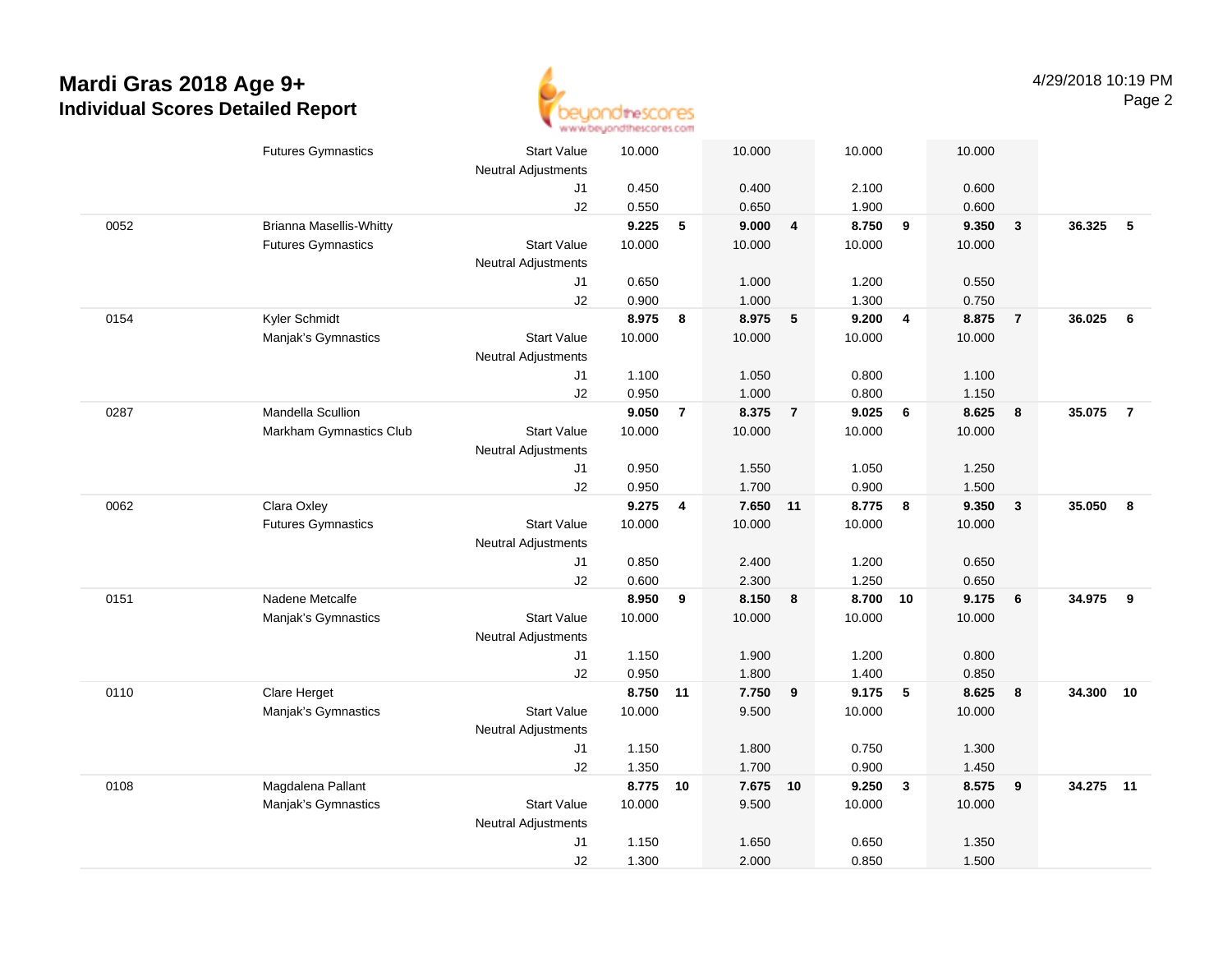

#### **Gymnastics Ontario Level 6**

| ID   | <b>League ID</b> | <b>Name</b>                        |                                              | <b>VT</b> | #                       | <b>UB</b> | #               | <b>BB</b> | #              | <b>FX</b> | #              | <b>AA</b> | #              |
|------|------------------|------------------------------------|----------------------------------------------|-----------|-------------------------|-----------|-----------------|-----------|----------------|-----------|----------------|-----------|----------------|
| 0231 |                  | <b>Sydney Black</b>                |                                              | 9.375     | $\overline{\mathbf{4}}$ | 9.050     | $\overline{2}$  | 9.600     | $\overline{1}$ | 9.450     | $\mathbf{1}$   | 37.475    | $\overline{1}$ |
|      |                  | Gym Magic                          | <b>Start Value</b>                           | 10.000    |                         | 10.000    |                 | 10.000    |                | 10.000    |                |           |                |
|      |                  |                                    | <b>Neutral Adjustments</b>                   |           |                         |           |                 |           |                |           |                |           |                |
|      |                  |                                    | J <sub>1</sub>                               | 0.600     |                         | 0.900     |                 | 0.400     |                | 0.500     |                |           |                |
|      |                  |                                    | J2                                           | 0.650     |                         | 1.000     |                 | 0.400     |                | 0.600     |                |           |                |
| 0153 |                  | Rachel Reid                        |                                              | 9.650     | $\mathbf{1}$            | 8.225     | $\overline{7}$  | 9.525     | $\overline{2}$ | 9.425     | $\overline{2}$ | 36.825    | $\overline{2}$ |
|      |                  | Manjak's Gymnastics                | <b>Start Value</b>                           | 10.000    |                         | 9.500     |                 | 10.000    |                | 10.000    |                |           |                |
|      |                  |                                    | <b>Neutral Adjustments</b>                   |           |                         |           |                 |           |                |           |                |           |                |
|      |                  |                                    | J <sub>1</sub>                               | 0.300     |                         | 1.350     |                 | 0.500     |                | 0.600     |                |           |                |
|      |                  |                                    | J2                                           | 0.400     |                         | 1.200     |                 | 0.450     |                | 0.550     |                |           |                |
| 0234 |                  | Sarah Carter                       |                                              | 9.375     | $\overline{4}$          | 8.850     | $\mathbf{3}$    | 9.175     | 5              | 9.050     | 6              | 36.450    | $\mathbf{3}$   |
|      |                  | Gym Magic                          | <b>Start Value</b>                           | 10.000    |                         | 10.000    |                 | 10.000    |                | 10.000    |                |           |                |
|      |                  |                                    | <b>Neutral Adjustments</b>                   |           |                         |           |                 |           |                |           |                |           |                |
|      |                  |                                    | J <sub>1</sub>                               | 0.550     |                         | 1.150     |                 | 0.800     |                | 1.000     |                |           |                |
|      |                  |                                    | J2                                           | 0.700     |                         | 1.150     |                 | 0.850     |                | 0.900     |                |           |                |
| 0213 |                  | <b>Claire Gravill</b>              |                                              | 9.175     | 6                       | 8.800     | $\overline{4}$  | 9.100     | 6              | 9.150     | $\overline{4}$ | 36.225    | $\overline{4}$ |
|      |                  | <b>Evolution Gymnastics Aurora</b> | <b>Start Value</b>                           | 10.000    |                         | 10.000    |                 | 10.000    |                | 10.000    |                |           |                |
|      |                  |                                    | <b>Neutral Adjustments</b>                   |           |                         |           |                 |           |                |           |                |           |                |
|      |                  |                                    | J <sub>1</sub>                               | 0.900     |                         | 1.300     |                 | 0.850     |                | 0.800     |                |           |                |
|      |                  |                                    | J2                                           | 0.750     |                         | 1.100     |                 | 0.950     |                | 0.900     |                |           |                |
| 0107 |                  | Natalia Dawidek                    |                                              | 9.300     | 5                       | 8.450     | 6               | 9.600     | $\overline{1}$ | 8.800     | 9              | 36.150    | 5              |
|      |                  | Manjak's Gymnastics                | <b>Start Value</b>                           | 10.000    |                         | 10.000    |                 | 10.000    |                | 10.000    |                |           |                |
|      |                  |                                    | <b>Neutral Adjustments</b>                   |           |                         |           |                 |           |                |           |                |           |                |
|      |                  |                                    | J <sub>1</sub>                               | 0.700     |                         | 1.400     |                 | 0.400     |                | 1.050     |                |           |                |
|      |                  |                                    | J2                                           | 0.700     |                         | 1.700     |                 | 0.400     |                | 1.350     |                |           |                |
| 0279 |                  | Sophia Basaraba                    |                                              | 9.100     | $\overline{7}$          | 9.075     | $\overline{1}$  | 9.000     | $\overline{7}$ | 8.650     | 11             | 35.825    | 6              |
|      |                  | <b>Horizons Gymnastics</b>         | <b>Start Value</b>                           | 10.000    |                         | 10.000    |                 | 10.000    |                | 10.000    |                |           |                |
|      |                  |                                    | <b>Neutral Adjustments</b>                   |           |                         |           |                 |           |                |           |                |           |                |
|      |                  |                                    | J1                                           | 0.900     |                         | 0.850     |                 | 0.900     |                | 1.500     |                |           |                |
|      |                  |                                    | J2                                           | 0.900     |                         | 1.000     |                 | 1.100     | 10             | 1.200     |                |           |                |
| 0286 |                  | Angelica Vezos                     |                                              | 9.300     | 5                       | 8.650     | $5\phantom{.0}$ | 8.475     |                | 9.325     | $\mathbf{3}$   | 35.750    | $\overline{7}$ |
|      |                  | Markham Gymnastics Club            | <b>Start Value</b>                           | 10.000    |                         | 10.000    |                 | 9.400     |                | 10.000    |                |           |                |
|      |                  |                                    | <b>Neutral Adjustments</b><br>J <sub>1</sub> | 0.800     |                         | 1.300     |                 | 1.000     |                | 0.800     |                |           |                |
|      |                  |                                    | J2                                           | 0.600     |                         | 1.400     |                 | 0.850     |                | 0.550     |                |           |                |
|      |                  |                                    |                                              |           |                         |           |                 |           |                |           |                |           |                |

### **Age 13/14**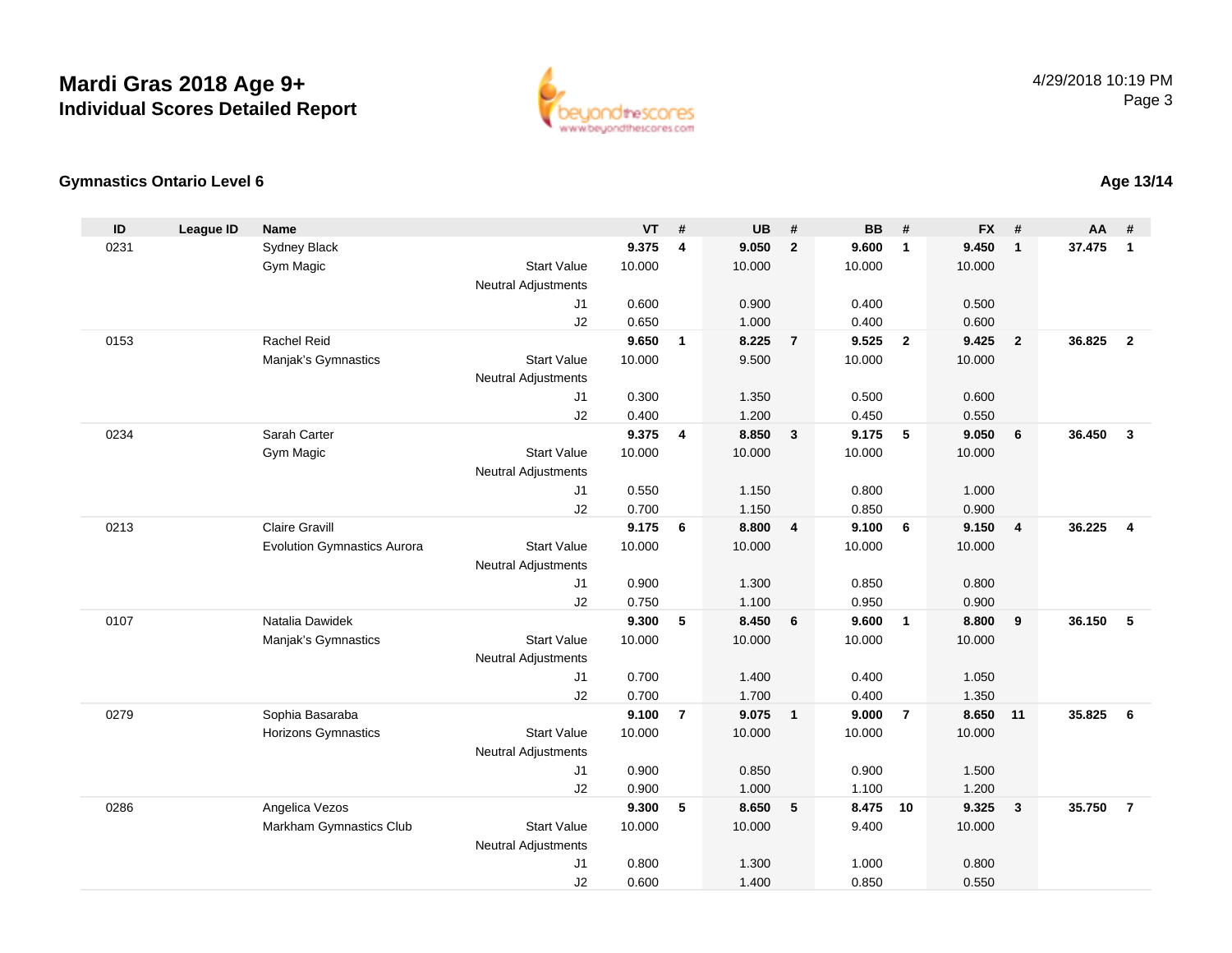

| 0029 | <b>Emily Dos Santos</b>   |                            | 9.300  | 5              | 7.500    | 8  | 9.100  | - 6                     | 9.325  | $\mathbf{3}$   | 35.225    | - 8 |
|------|---------------------------|----------------------------|--------|----------------|----------|----|--------|-------------------------|--------|----------------|-----------|-----|
|      | <b>Futures Gymnastics</b> | <b>Start Value</b>         | 10.000 |                | 9.500    |    | 9.700  |                         | 10.000 |                |           |     |
|      |                           | <b>Neutral Adjustments</b> |        |                |          |    |        |                         |        |                |           |     |
|      |                           | J1                         | 0.750  |                | 2.000    |    | 0.500  |                         | 0.750  |                |           |     |
|      |                           | J2                         | 0.650  |                | 2.000    |    | 0.700  |                         | 0.600  |                |           |     |
| 0239 | Hannah Paterson           |                            | 9.375  | 4              | 7.450    | 10 | 9.300  | $\overline{4}$          | 9.075  | 5              | 35.200    | 9   |
|      | Gym Magic                 | <b>Start Value</b>         | 10.000 |                | 9.500    |    | 10.000 |                         | 10.000 |                |           |     |
|      |                           | <b>Neutral Adjustments</b> |        |                |          |    |        |                         |        |                |           |     |
|      |                           | J1                         | 0.650  |                | 2.200    |    | 0.650  |                         | 0.850  |                |           |     |
|      |                           | J2                         | 0.600  |                | 1.900    |    | 0.750  |                         | 1.000  |                |           |     |
| 0238 | Morgan McHugh             |                            | 9.575  | $\overline{2}$ | 7.175 12 |    | 8.700  | 8                       | 9.150  | $\overline{4}$ | 34.600    | 10  |
|      | Gym Magic                 | <b>Start Value</b>         | 10.000 |                | 9.500    |    | 10.000 |                         | 10.000 |                |           |     |
|      |                           | <b>Neutral Adjustments</b> |        |                |          |    |        |                         |        |                |           |     |
|      |                           | J1                         | 0.500  |                | 2.350    |    | 1.250  |                         | 0.750  |                |           |     |
|      |                           | J2                         | 0.350  |                | 2.300    |    | 1.350  |                         | 0.950  |                |           |     |
| 0152 | Mattea Gharibo            |                            | 8.900  | 9              | 7.200    | 11 | 9.350  | $\overline{\mathbf{3}}$ | 8.975  | $\overline{7}$ | 34.425 11 |     |
|      | Manjak's Gymnastics       | <b>Start Value</b>         | 10.000 |                | 9.500    |    | 10.000 |                         | 10.000 |                |           |     |
|      |                           | <b>Neutral Adjustments</b> |        |                |          |    |        |                         |        |                |           |     |
|      |                           | J1                         | 1.000  |                | 2.300    |    | 0.700  |                         | 0.900  |                |           |     |
|      |                           | J2                         | 1.200  |                | 2.300    |    | 0.600  |                         | 1.150  |                |           |     |
| 0288 | <b>Brianna Moffatt</b>    |                            | 9.400  | 3              | 7.475    | 9  | 8.625  | 9                       | 8.850  | -8             | 34.350    | 12  |
|      | Markham Gymnastics Club   | <b>Start Value</b>         | 10.000 |                | 9.900    |    | 10.000 |                         | 10.000 |                |           |     |
|      |                           | <b>Neutral Adjustments</b> |        |                |          |    |        |                         |        |                |           |     |
|      |                           | J1                         | 0.500  |                | 2.250    |    | 1.200  |                         | 1.100  |                |           |     |
|      |                           | J2                         | 0.700  |                | 2.600    |    | 1.550  |                         | 1.200  |                |           |     |
| 0105 | Isabella Collia           |                            | 9.075  | 8              | 7.000    | 13 | 9.000  | $\overline{7}$          | 8.725  | 10             | 33.800    | 13  |
|      | Manjak's Gymnastics       | <b>Start Value</b>         | 10.000 |                | 10.000   |    | 10.000 |                         | 10.000 |                |           |     |
|      |                           | <b>Neutral Adjustments</b> |        |                |          |    |        |                         |        |                |           |     |
|      |                           | J1                         | 0.900  |                | 3.000    |    | 0.900  |                         | 1.250  |                |           |     |
|      |                           | J2                         | 0.950  |                | 3.000    |    | 1.100  |                         | 1.300  |                |           |     |
|      |                           |                            |        |                |          |    |        |                         |        |                |           |     |

#### **Gymnastics Ontario Level 6**

| u |  | Age 15+ |
|---|--|---------|
|   |  |         |

| ID   | League ID | <b>Name</b>  |                            | <b>VT</b> | -# | <b>UB</b> | #              | <b>BB</b> | # | $FX$ # |        | $AA$ # |
|------|-----------|--------------|----------------------------|-----------|----|-----------|----------------|-----------|---|--------|--------|--------|
| 0235 |           | katie Donati |                            | 9.450     |    | 9.125     | $\overline{2}$ | 9.550     |   | 9.325  | 37.450 |        |
|      |           | Gym Magic    | <b>Start Value</b>         | 10.000    |    | 10.000    |                | 10.000    |   | 10.000 |        |        |
|      |           |              | <b>Neutral Adjustments</b> |           |    |           |                |           |   |        |        |        |
|      |           |              | ا ب                        | 0.450     |    | 0.750     |                | 0.450     |   | 0.600  |        |        |
|      |           |              | J2                         | 0.650     |    | 1.000     |                | 0.450     |   | 0.750  |        |        |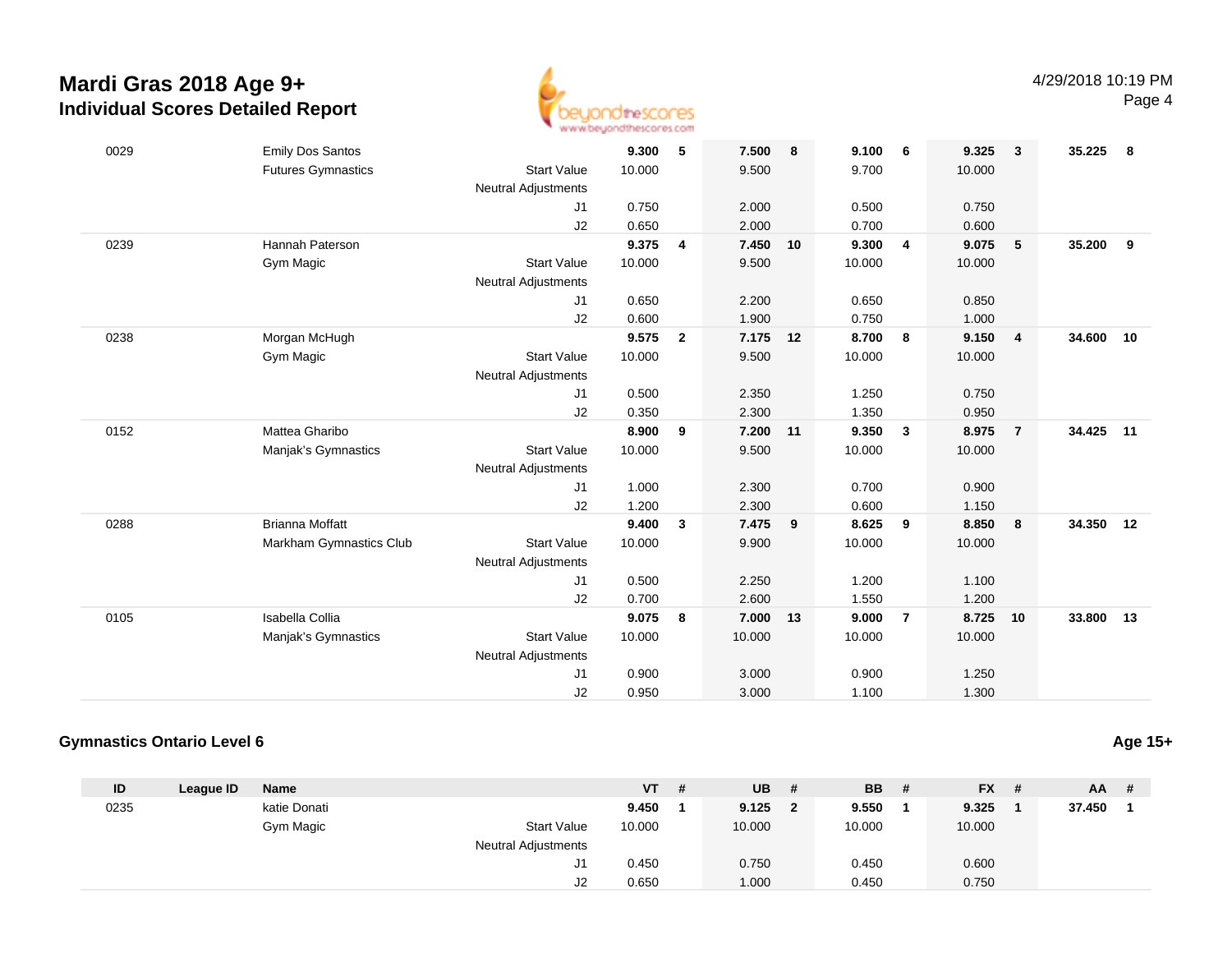

| 0232 | Shaelyn Bowes                      |                            | 8.900  | 10             | 9.350  | $\overline{\mathbf{1}}$ | 9.300  | 4              | 9.125  | 3                       | 36.675 | $\overline{2}$ |
|------|------------------------------------|----------------------------|--------|----------------|--------|-------------------------|--------|----------------|--------|-------------------------|--------|----------------|
|      | Gym Magic                          | <b>Start Value</b>         | 10.000 |                | 10.000 |                         | 10.000 |                | 10.000 |                         |        |                |
|      |                                    | <b>Neutral Adjustments</b> |        |                |        |                         |        |                |        |                         |        |                |
|      |                                    | J1                         | 1.100  |                | 0.500  |                         | 0.650  |                | 0.800  |                         |        |                |
|      |                                    | J2                         | 1.100  |                | 0.800  |                         | 0.750  |                | 0.950  |                         |        |                |
| 0211 | Sanna Leis                         |                            | 9.225  | 6              | 8.875  | 6                       | 9.475  | $\mathbf{3}$   | 9.000  | 5                       | 36.575 | $\mathbf{3}$   |
|      | <b>Evolution Gymnastics Aurora</b> | <b>Start Value</b>         | 10.000 |                | 10.000 |                         | 10.000 |                | 10.000 |                         |        |                |
|      |                                    | <b>Neutral Adjustments</b> |        |                |        |                         |        |                |        |                         |        |                |
|      |                                    | J1                         | 0.800  |                | 1.050  |                         | 0.500  |                | 0.850  |                         |        |                |
|      |                                    | J2                         | 0.750  |                | 1.200  |                         | 0.550  |                | 1.150  |                         |        |                |
| 0212 | Grace Samu                         |                            | 9.025  | 8              | 8.800  | $\overline{7}$          | 9.525  | $\overline{2}$ | 9.200  | $\overline{2}$          | 36.550 | $\overline{4}$ |
|      | <b>Evolution Gymnastics Aurora</b> | <b>Start Value</b>         | 10.000 |                | 10.000 |                         | 10.000 |                | 10.000 |                         |        |                |
|      |                                    | Neutral Adjustments        |        |                |        |                         |        |                |        |                         |        |                |
|      |                                    | J1                         | 1.000  |                | 1.150  |                         | 0.450  |                | 0.700  |                         |        |                |
|      |                                    | J2                         | 0.950  |                | 1.250  |                         | 0.500  |                | 0.900  |                         |        |                |
| 0289 | Kaitlyn Cheung                     |                            | 9.275  | 5              | 8.925  | $\overline{4}$          | 9.300  | $\overline{4}$ | 8.925  | $\overline{7}$          | 36.425 | 5              |
|      | Markham Gymnastics Club            | <b>Start Value</b>         | 10.000 |                | 10.000 |                         | 10.000 |                | 10.000 |                         |        |                |
|      |                                    | <b>Neutral Adjustments</b> |        |                |        |                         |        |                |        |                         |        |                |
|      |                                    | J1                         | 0.700  |                | 1.050  |                         | 0.650  |                | 1.050  |                         |        |                |
|      |                                    | J2                         | 0.750  |                | 1.100  |                         | 0.750  |                | 1.100  |                         |        |                |
| 0473 | Roberta Keary                      |                            | 9.350  | $\overline{2}$ | 8.975  | $\mathbf{3}$            | 9.050  | 5              | 9.000  | 5                       | 36.375 | 6              |
|      | Northumberland                     | <b>Start Value</b>         | 10.000 |                | 10.000 |                         | 10.000 |                | 10.000 |                         |        |                |
|      |                                    | <b>Neutral Adjustments</b> |        |                |        |                         |        |                |        |                         |        |                |
|      |                                    | J1                         | 0.650  |                | 0.950  |                         | 0.900  |                | 0.900  |                         |        |                |
|      |                                    | J2                         | 0.650  |                | 1.100  |                         | 1.000  |                | 1.100  |                         |        |                |
| 0236 | Paige McCann                       |                            | 9.290  | 4              | 8.900  | 5                       | 8.975  | 6              | 9.100  | $\overline{\mathbf{4}}$ | 36.265 | $\overline{7}$ |
|      | Gym Magic                          | <b>Start Value</b>         | 10.000 |                | 10.000 |                         | 10.000 |                | 10.000 |                         |        |                |
|      |                                    | <b>Neutral Adjustments</b> |        |                |        |                         |        |                |        |                         |        |                |
|      |                                    | J1                         | 0.700  |                | 1.050  |                         | 1.100  |                | 1.050  |                         |        |                |
|      |                                    | J2                         | 0.720  |                | 1.150  |                         | 0.950  |                | 0.750  |                         |        |                |
| 0233 | Chelsea Cunningham                 |                            | 9.325  | $\mathbf{3}$   | 8.900  | 5                       | 8.800  | $\overline{7}$ | 9.100  | $\overline{\mathbf{4}}$ | 36.125 | 8              |
|      | Gym Magic                          | <b>Start Value</b>         | 10.000 |                | 10.000 |                         | 10.000 |                | 10.000 |                         |        |                |
|      |                                    | <b>Neutral Adjustments</b> |        |                |        |                         |        |                |        |                         |        |                |
|      |                                    | J1                         | 0.750  |                | 0.950  |                         | 1.300  |                | 0.950  |                         |        |                |
|      |                                    | J2                         | 0.600  |                | 1.250  |                         | 1.100  |                | 0.850  |                         |        |                |
| 0240 | Madison Radakovic                  |                            | 9.200  | $\overline{7}$ | 7.650  | 8                       | 8.475  | 8              | 8.975  | 6                       | 34.300 | 9              |
|      | Gym Magic                          | <b>Start Value</b>         | 10.000 |                | 9.500  |                         | 9.200  |                | 10.000 |                         |        |                |
|      |                                    | <b>Neutral Adjustments</b> |        |                |        |                         |        |                |        |                         |        |                |
|      |                                    | J1                         | 0.900  |                | 1.800  |                         | 0.800  |                | 1.050  |                         |        |                |
|      |                                    | J2                         | 0.700  |                | 1.900  |                         | 0.650  |                | 1.000  |                         |        |                |